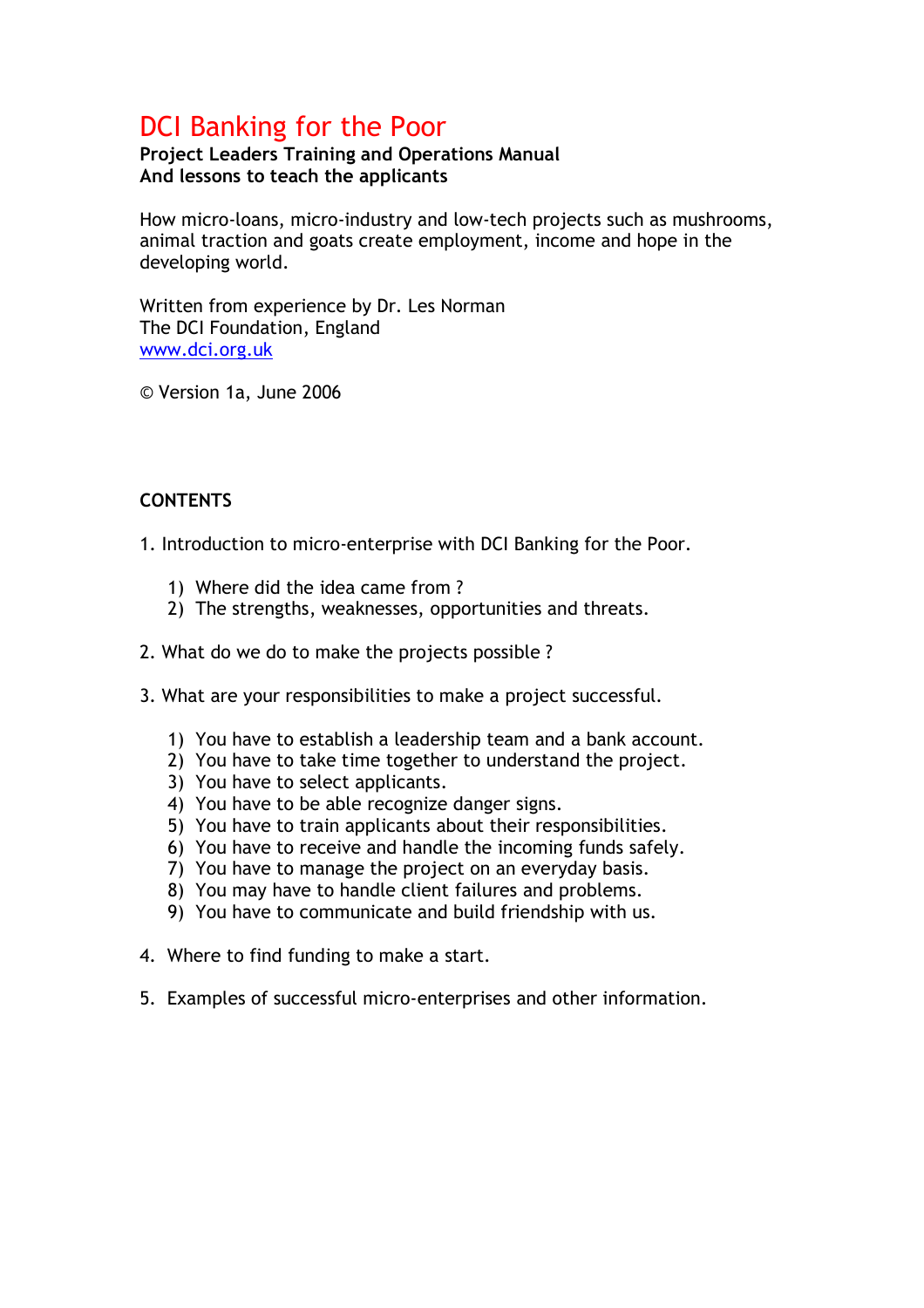# 1. Introduction to DCI Banking for the Poor or micro-enterprise.

(a) Where did the idea come from ?

During the last 15 years micro-loans for micro-business have been one of our means of helping a lot of poor people in Africa and India to move towards self-sufficiency and the ability to help others in their family and in their churches.

Our own inspiration for such a loan granting "Bank" came originally from reading Deuteronomy 15, 7-11 in the Bible.

"But if there are any poor people in your towns when you arrive in the land the Lord your God is giving to you, do not be hard-hearted or tight-fisted towards them. Instead be generous and lend them whatever they need. Do not be mean spirited and refuse someone a loan because the year of release is at hand. If you refuse to make the loan and the needy person cries out to the Lord, you will be considered guilty of sin. Give freely without begrudging it, and the Lord your God will bless you in everything you do . . . you will lend to many nations and you will borrow from none."

# (b) The strengths, weaknesses, opportunities and threats we have found.

The Strengths of Micro-Enterprise

- 1. It works, it is uncomplicated, and inexpensive to start.
- 2. It does not require education only skills and willingness.
- 3. It produces a gratitude to God for the opportunity given.

The Weaknesses of Micro-Enterprise

- 1. It may only create a small income in the start-up phase.
- 2. It is vulnerable to weakness in the character and health of a client.
- 3. Money has the power to corrupt leaders and clients alike.

#### The Opportunities given by Micro-Enterprise

- 1. Unemployment and wasted time is turned into productivity.
- 2. The dignity of work produces income for the family.
- 3. Work turns a nobody into a somebody with their own business.
- 4. Work can turn a receiver of help into a giver of help to others.

The Threats to Micro-Enterprise

- 1. Wrong choice of clients can ruin the scheme in its first cycle.
- 2. Economic conditions may change the value of a chosen business.
- 3. Businesses may be struck by unforeseen catastrophes like bird flu.
- 4. Impatience when perseverance is required to push through beyond start-up phase.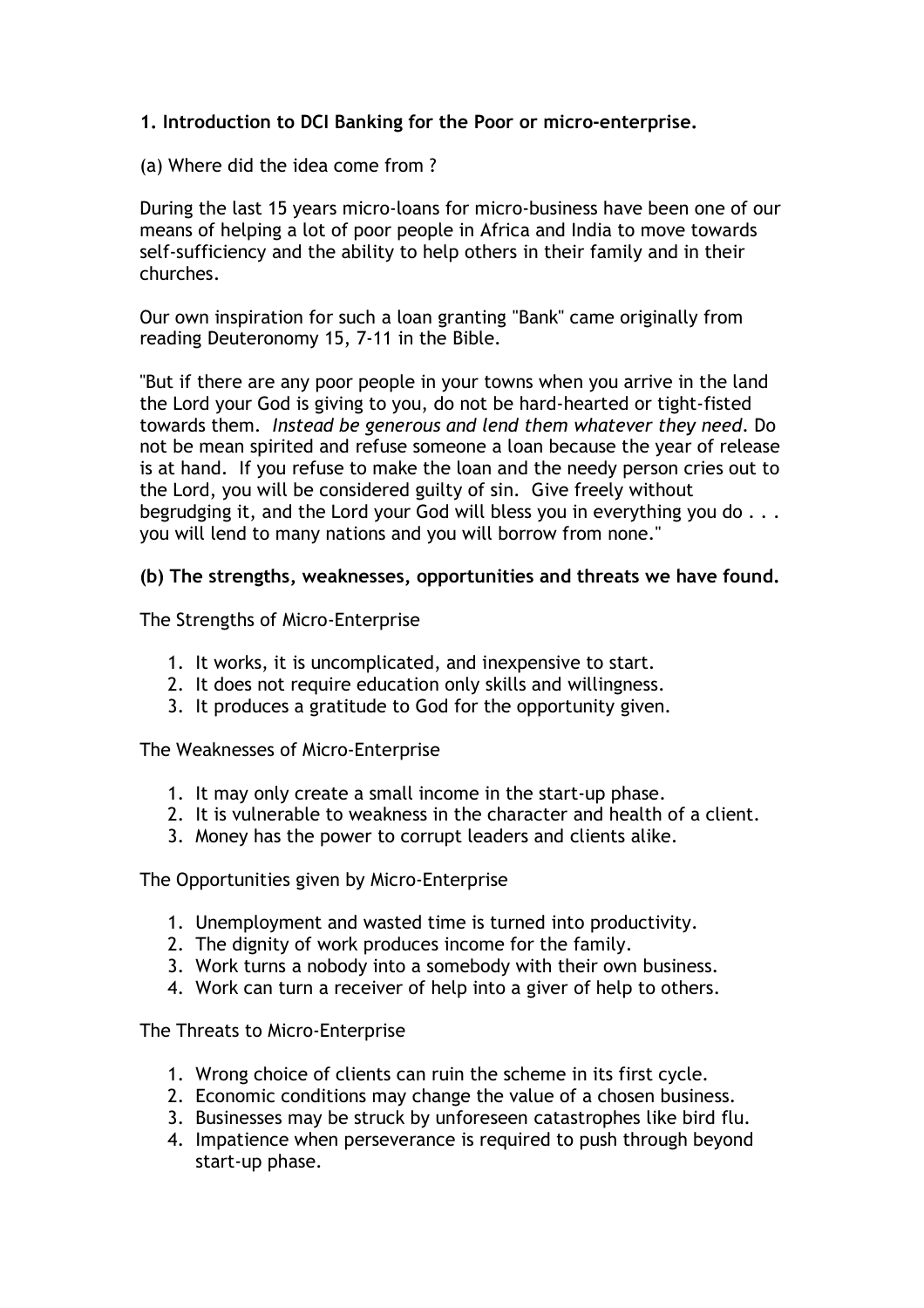# 2. Our responsibilities - what we do to get things going.

In brief, what happens at our end is this:

Jesus said to some of his servants to whom he had entrusted money, "Put this money to work until I come back." (Luke 19.13)

1. We pray and ask God for His help, wisdom and guidance and then we wait for Him to bring us people in our part of the world who will join with us to provide gifts and offerings as "investments" in DCI Banking for the Poor. We do not offer interest or a return of the investments unless specially agreed.

Generally we amalgamate many small offerings from different people, including our own, to form one central fund which we then administrate, and we report back to the "investors" on how the bank projects are doing.

2. After prayer we wait for developing world project leaders to emerge.

We look for a woman or a man with proven honesty and with a vision for serving the poor, and who also has the necessary spiritual and administrative skills. We believe in partnership without control or ownership.

Because we are dealing with money we have to be certain that the applicant is known for his or her high integrity and accountability and will not be corrupted or spoiled by handling funds. That is why we look for applications for new projects from leaders, students or graduates from our network of Schools of Mission because they are known by their leaders or by us. Sometimes we will consider a proven, trustworthy leader that we have met personally or who is well known to one of our partners or colleagues, but who is not a graduate from one of the Schools of Mission.

A project leader must be willing to invest some funds of his or her own, obviously on a very much lesser scale. We see this material contribution as very valuable clear sign of ownership, risk sharing and partnership.

After approval we equip our partner with an interest-free loan of start-up capital to loan to his or her Banking for the Poor applicants, and this loan must be combined with his or her own funds set aside for the project. The project leadership is responsible for this loan. At our discretion and in our time we may turn this loan into a gift but this should not be expected.

We maintain close contact with the project leader giving advice, prayer and encouragement, and sharing news and both good and bad experiences from the other project leaders around the world.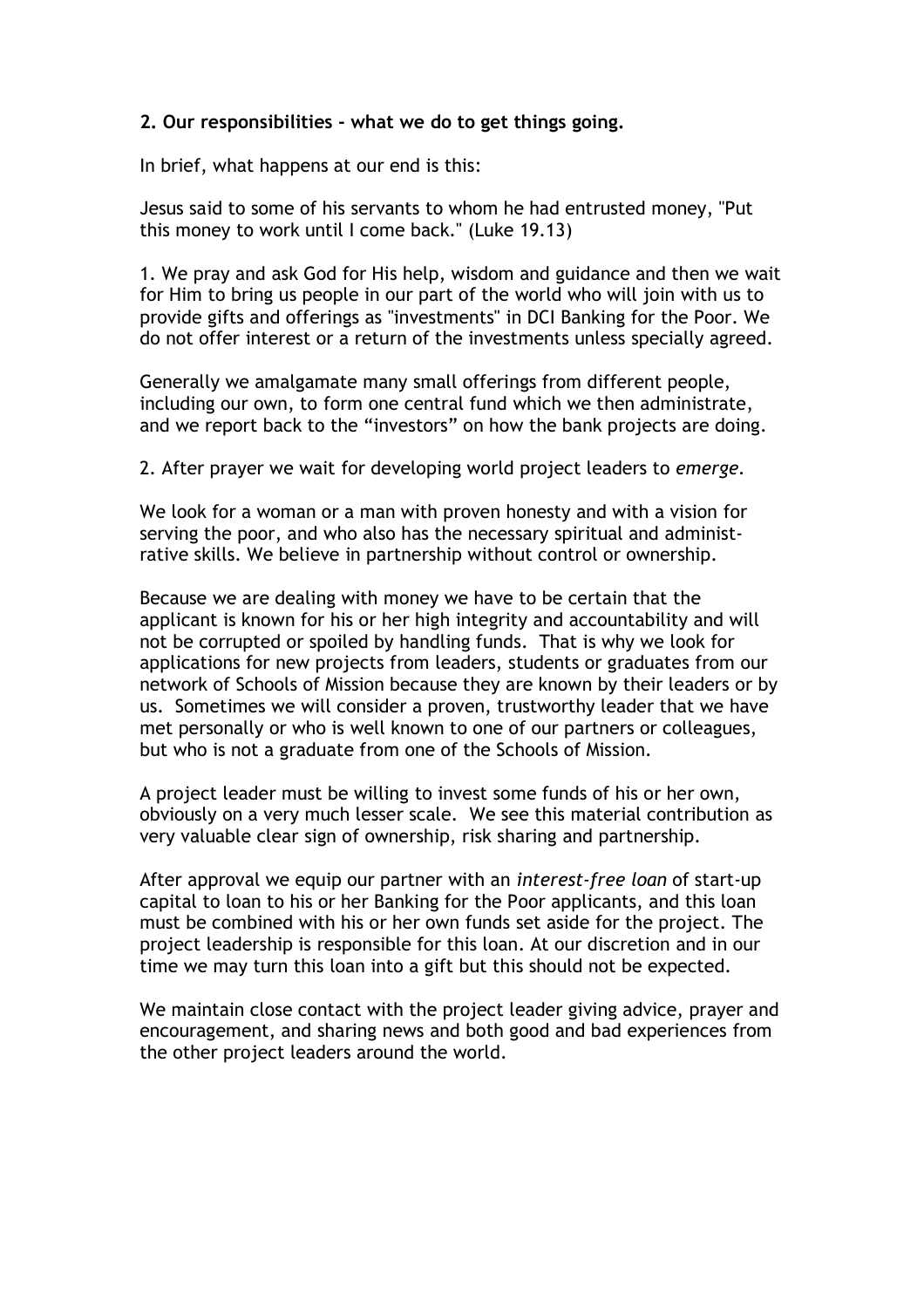# 3. Your responsibilities – what you have to do to run a project.

#### (a) You have to form a leadership team and open a bank account.

A banking scheme must be governed by a local leadership team of, for example, at least 3 church elders or men and women appointed for this job, including our main contact person. This team must open a bank account with two or more signatures being required to withdraw any money.

#### (b) You need to sit together and take time to understand this project.

Banking for the Poor is for neglected yet capable people, usually women, then orphans, then people without land or skilled people who are unemployed. If necessary your bank must be glad to welcome men and women who cannot read or write and are only able to sign with an X or by the muddy imprint of their thumbs. We have no papers or contracts, we trust the poor. We do not ask for security. We consider it a blessing to believe in and to serve men and women who commercial entities would never receive as worthwhile or trustworthy.

This work creation opportunity has to be made accessible to people who cannot afford to travel long distances to explain their case so you may have to go to them.

The people are informed that credit is available to lend in small amounts for the one purpose only, that of creating genuine self-employment through micro-businesses or working from home with the one and only goal of raising the owner and the workers to a place of self-sufficiency in life and enabling them eventually to be generous towards others and towards the work of Christian mission in their locality.

What kind of loans are to be offered ?

Your bank would offer loans of say, \$50, \$100 maybe up to \$150 in your local currency, but no more, to be repaid over 6, 12 or 24 months in weekly instalments out of earnings beginning immediately. The project leader must ask us for permission to change this rule and have a good reason.

Do we charge interest or not ?

Your bank may offer loans that are interest-free or charge a small interest rate of say 2% to cover administration costs and to increase the capital fund for the sake of others. Whatever the leaders decide must be made clear from the beginning.

Compared to the commercial bank rates of 18% and above, and the loan shark rates of anything up to 100%, or more a 2% rate is welcomed by all and is no burden.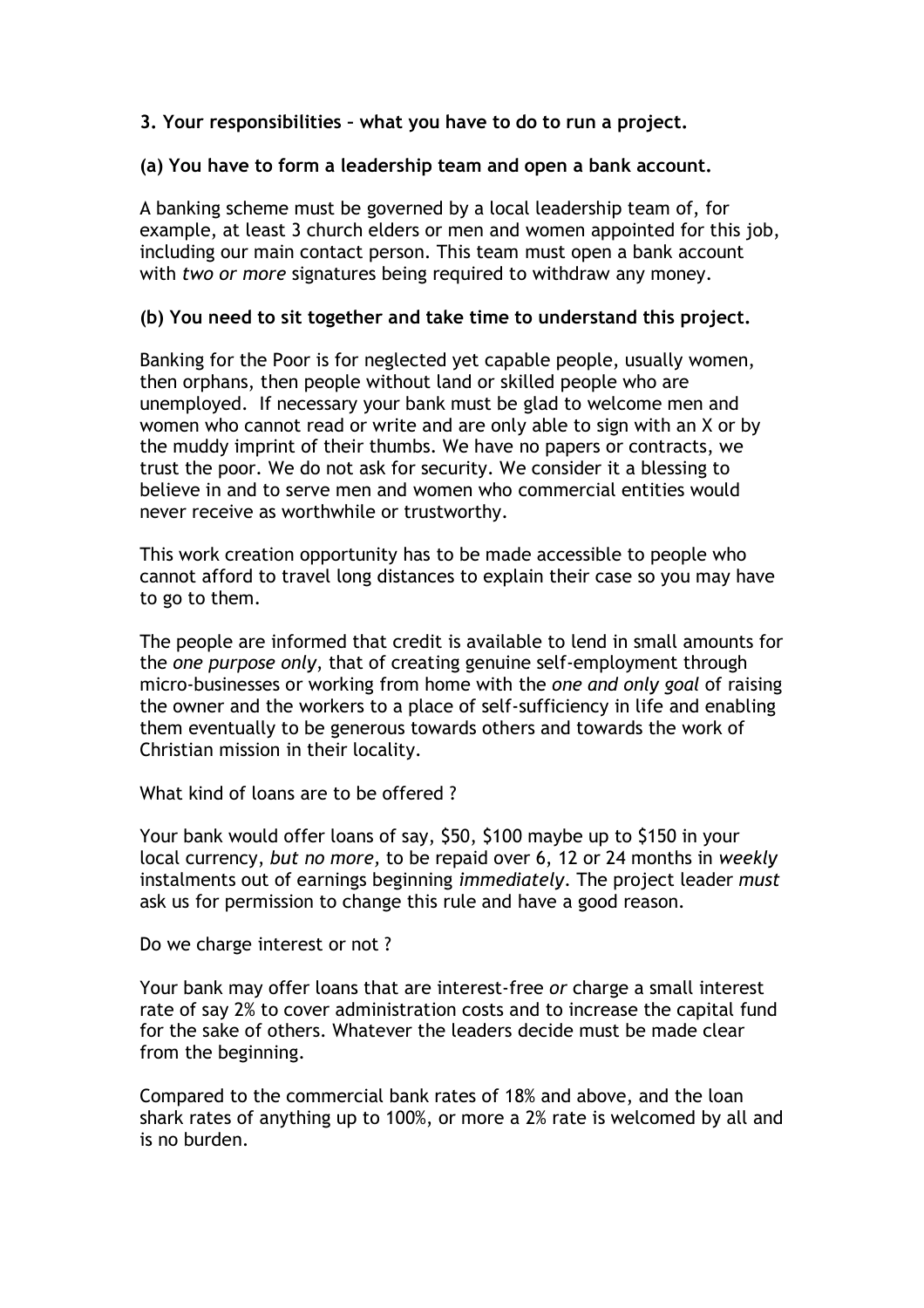Some bank projects do not charge interest at all but expect the beneficiary to bring a thank you gift at the end to increase the general fund for the use of others. If a gift of products is brought, then these should be sold in the markets or by auction in the churches and the money added to the general fund to be loaned to someone else and to cover any losses to the capital fund caused by the unexpected death or default or borrowers.

# As such the fund is revolving, slowly increasing, always going out and always coming back in for others. This is most important.

# (c) You will have to select the right applicants, here is how to that.

The project leader goes and announces the availability of micro-loans. He or she will do well to keep all the applicants within one village, church or group at a time otherwise too much travel will be involved later on.

You receive verbal applications from widows, orphans and poor people in general of all ages, the only condition being that these people would be refused by a normal commercial bank.

Of course the applicant, however poor, must be a person of known background and proven integrity as well as being a faithful member of a congregation, well known to his or her pastor, priest, imam or other spiritual leader of high repute. Do not give preference to friends and family, you may very easily lose all your money and your family and friends as well.

# The leaders team must make diligent enquiries about the applicant.

The verbal application has to include the explanation of a *simple business* plan, enough to convince the leaders that the project is realistic and will work. The applicant must show that they have studied the product, the market for it, the competition, the figures and have the skill to do the job. There are 7 things that the applications committee must know:

- (a) WHAT is the proposal exactly ?
- (b) WHY will this work? Is there a market for the product or service ?
- (c) WHO is to be involved who are the customers, the workers, the supervisors, the advisors ?
- (d) WHERE will the business be located exactly ?
- (e) WHEN will the project start, and when will it be up and running ?
- (f) HOW MUCH will it cost to set up the business and HOW MUCH will the applicant put towards his or her own business ?
- (g) HOW will it happen first step, the second step and so on ?

The following practice is compulsory to avoid multiple failure of borrowers.

The applicant must form part of a small group with other applicants who meet together often for prayer, Bible study, exchange of money-making ideas, encouragement and for the finding of ways out of difficulty or disaster that an individual might face in the future.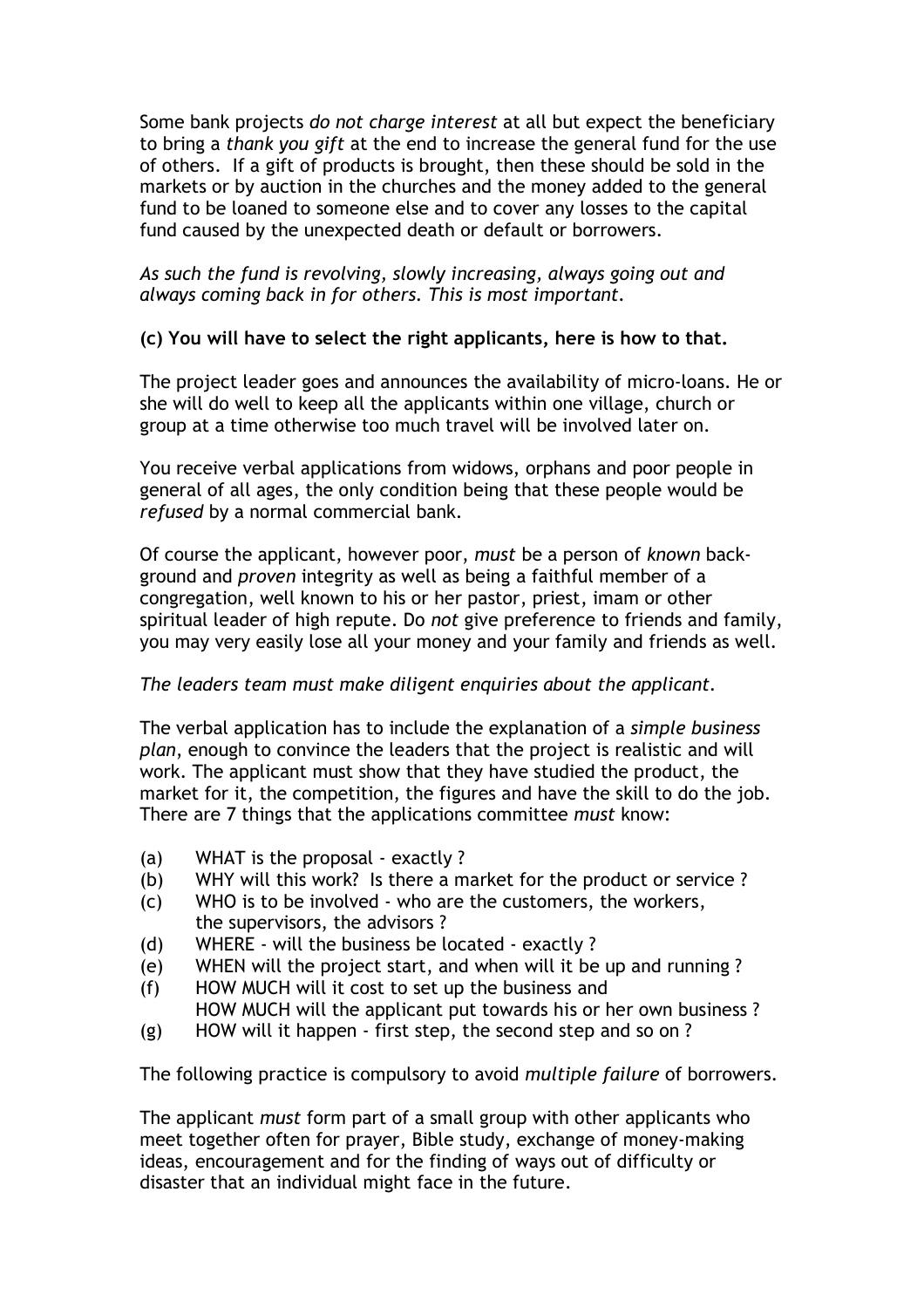# (d) How to recognize danger signs before you agree to a loan.

Watch out for predatory males in the applicant's family, with drink, drug or gambling problems because they may demand the income for their habit.

Do not take any clients with existing debts to loan sharks because the loan shark will demand all the money that comes in.

Watch out for a weak business plan which is more based on hope and prayer than on skill, investigation and experience.

(e) You will have to train your applicants, this is how . .

The committee or their representative trains the applicants to understand and handle their simple responsibilities, most of which have to with character not procedures. Only after the first applicants have been trained and can repeat clearly what is expected of them can the project leader apply for the capital funds to be sent to him or her.

You may have to repeat the lessons and responsibilities several times over until people really understand what is expected of them. Sometimes poor people will agree to anything to get a loan but that is not good enough.

What do you require of the applicants ?

1. Total honesty and regular, open communication with nothing hidden.

2. Full and honest cooperation with the application and business plan.

3. Agreement from the applicant's husband or wife with promises not to touch the income.

4. Agreement to meet weekly with other applicants for prayer, advice and group encouragement.

5. Agreement to report problems and failures when they happen and not to hide difficulties.

6. To work hard and with diligence, within the law and the Scriptures.

7. Repayments on time with no excuses at all, other than sickness or death.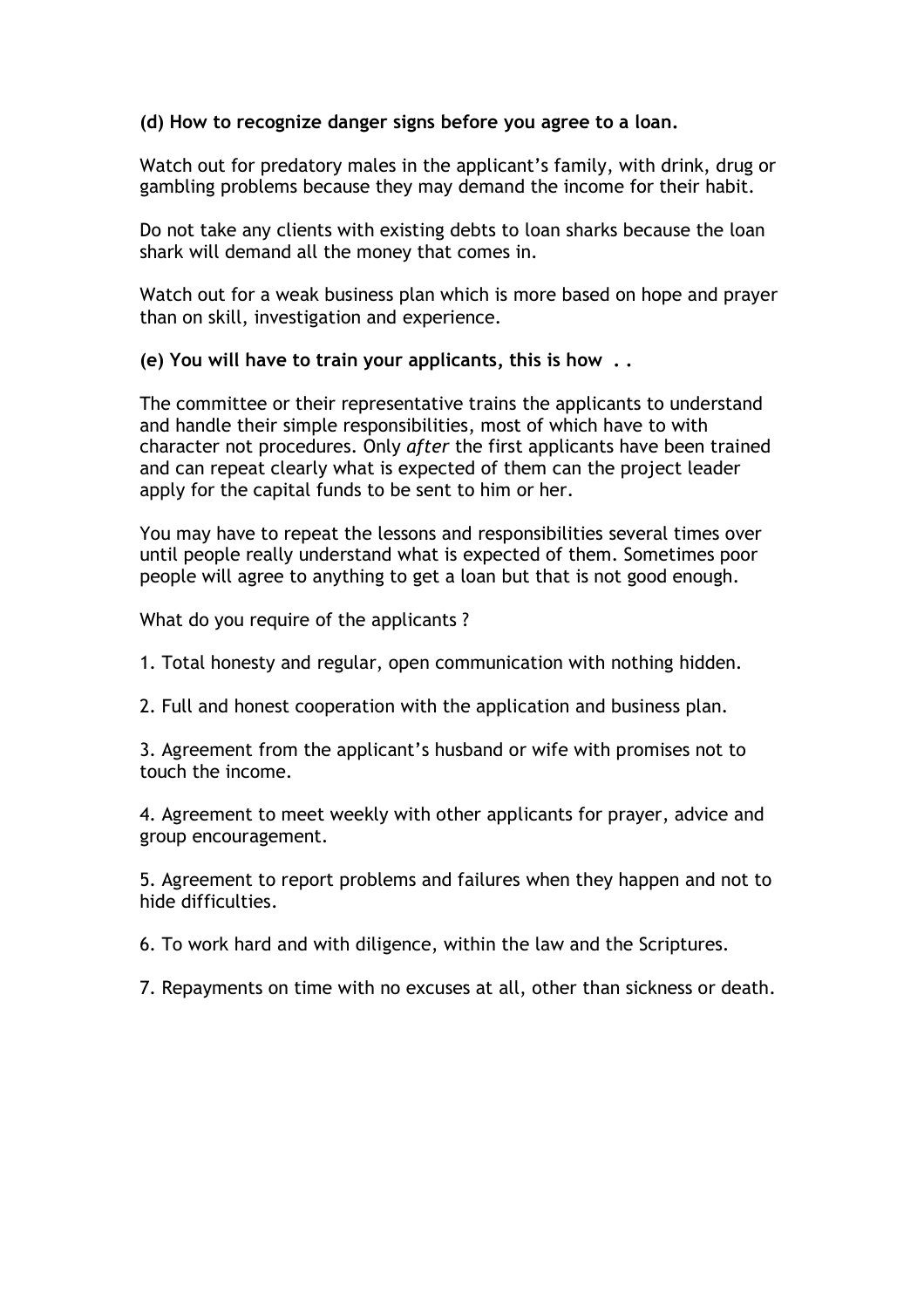# (f) You will have to take special care when the funding arrives.

Security is everything.

When the project is prepared and the applicants are trained and not before, you may ask for the funds to be transferred by electronic bank transfer, by cheque or by Western Union whichever is the best in the circumstances.

For security reasons when the funds arrive the money must be put into a bank account the same hour with multiple signatories to validate each withdrawal. Do not keep the funds in cash on your person or in your house, people in banks talk, people in the street may know you have received the funds and you may become a target for street robbers and burglars.

In the same way successful applicants must not walk home with their loans unaccompanied.

Leaders must take great care that they do not come under pressure from family members or their church to spend the funds on other things and not on the Banking for the Poor project. This is a very common problem and you must be firm if and when the visits come and begging for money starts.

#### (g) You will have to work hard to manage your project.

If an applicant receives the favour of your leader's team then the applicant receives the money and begins to work on his or her project.

He or she must come to regular meetings of a small group for prayer, encouragement and group self-help together with you or your joint leaders. You can hear his or her report privately at this time if you wish.

The client will also make his or her weekly repayments at this time.

It is important that at least one leader goes to visit the project once a month to see, hear and feel what is happening.

As soon as the instalments begin to be paid or the loan is repaid in full, the incoming funds immediately go out again as soon as possible into the hands of the next approved applicant. By week two of a project there should be funds in for the next person on the waiting list. The original beneficiary may apply for a further loan to develop their business provided they have been faithful in every way.

#### (h) You may have the difficult task of handling client failures.

Over many years of operation the bank projects have enjoyed the full cooperation of the borrowers and the few failures that we have suffered have come through unexpected deaths, injury or serious sickness, war or natural disasters with only one or two examples of dishonesty, incompetence or clients not knowing the trade because the leaders did not check this first.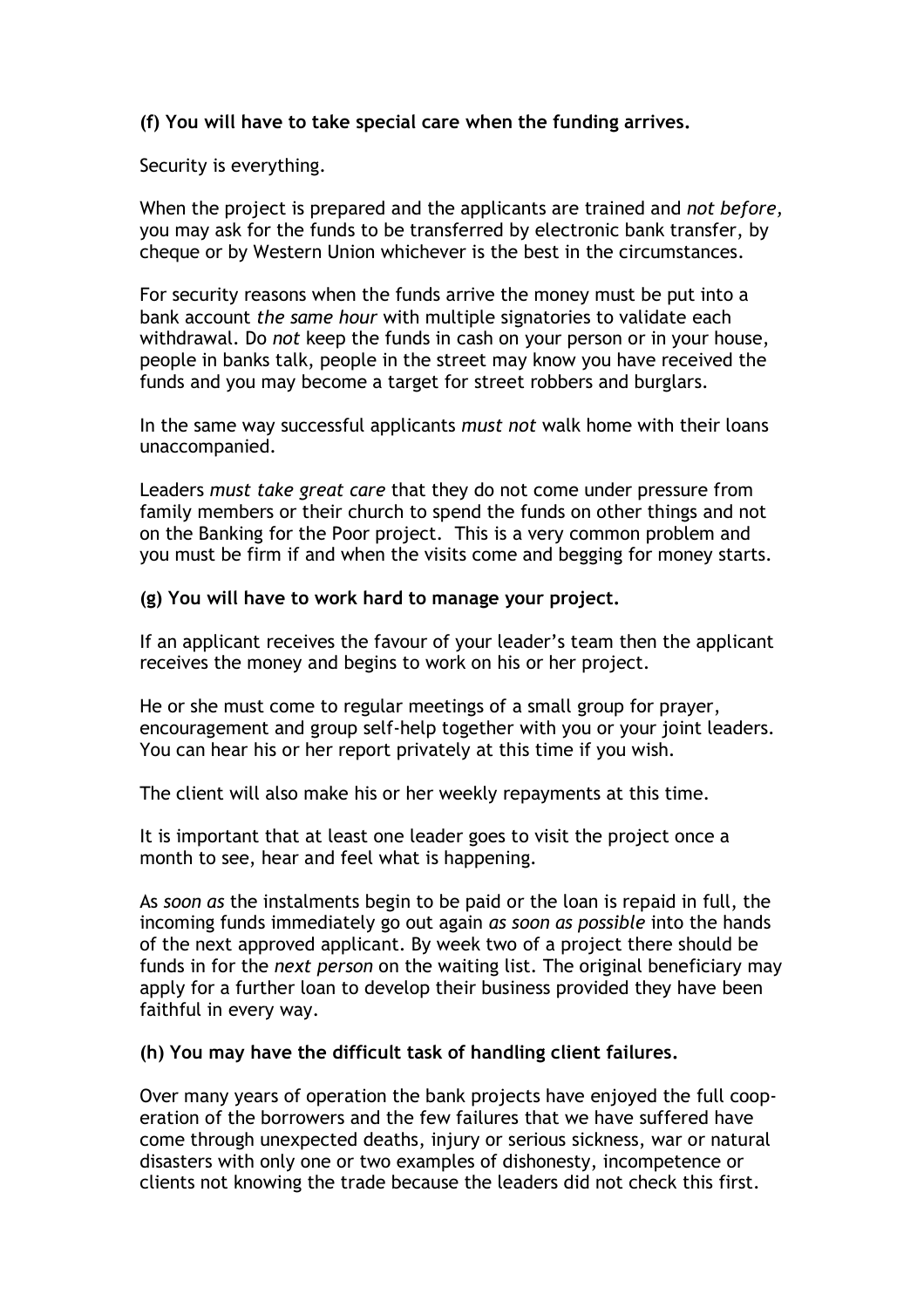Women have been the most faithful borrowers, sadly some pastors have been the least faithful. We do not recommend lending to pastors because they have a call to ministry not to business and some pastors even feel that their position is beyond rebuke and it is not. We have learned from this. It may be better to help a pastor's wife to support her family.

In times of failure the rule is not to punish but to provide firm but compassionate care and advice always with the goal of recovery and restoration. Patience may be required and it may be necessary to ask a client to repay just a few coins a day to return a failing business or lost money. Cancelling the loan sends a wrong message to all other borrowers. A clients yes must be yes however long it takes to fulfil his or her promise. We feel that a loan should not be cancelled except for compassionate reasons in cases of death, war losses or severe natural catastrophe. You should always talk to us first in case we can help in some way.

#### (i) You have to build communication and friendship with us.

" Any enterprise is built by wise planning, becomes strong through common sense, and profits wonderfully by keeping aware of the facts." Proverbs 24.3-4 [The Living Bible]

Because we have a serious responsibility to provide accountability and information to the people who give us the gifts and offerings to lend out, and to the UK Government who inspect us annually, we need to see your figures and accounts that show how much money is invested in your project. We need to see our funds and your funds working together and see how much has been allocated to each micro-business.

We need to know how things are going with the repayments, and have a list of any clients who are failing and what the reason is, and what is being done to help them. This helps us to learn from you and to share your lessons with other project leaders.

We need to know if you are keeping the repayments in a bank or if you are immediately investing them into the next person on the waiting list.

We need to know this information every month end for the first six months, then when the project is more established the reporting time becomes every three months, and later on every six months.

We also want to know how you and how your family are doing. We want to build a long-term friendship with you and your team.

If at any time at all you do not wish to continue with the Banking for the Poor project do not be afraid to tell us. We will allow you to close the project and once all the payments have been collected in from the people, then you may return the capital funds to us. We do not want you to feel trapped by the project responsibilities if it becomes too much for you. There will be no problem provided that you are honest and open with us.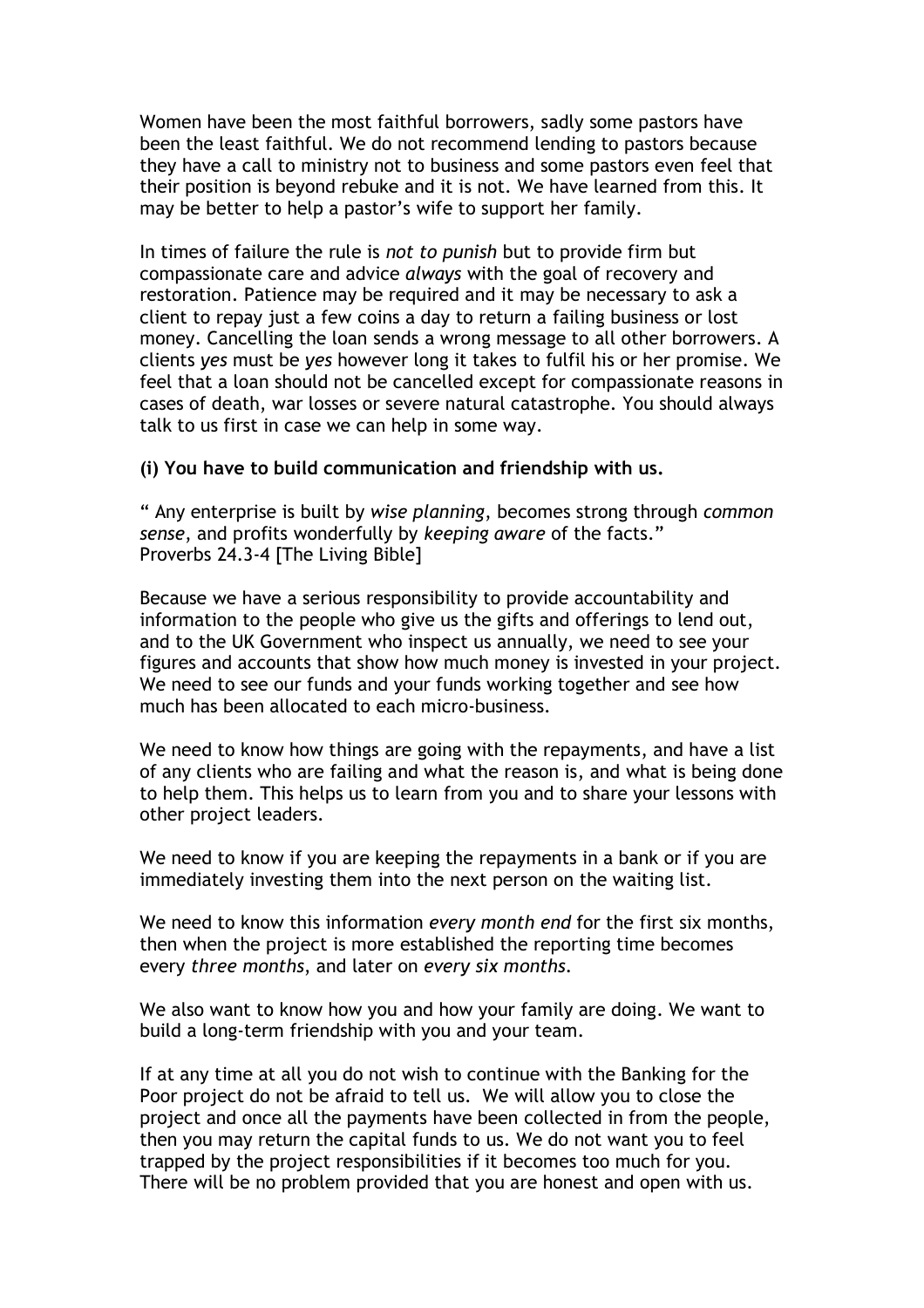# 4. Where to find money to make a start.

1. The first source of funds is yourself, your family, friends and church. That's how we started with just a few dollars saved from our own income and in any event this is what you must do as well to make your own contribution or investment to get the project off the ground.

Don't be frightened of the numbers. What you do is to break big numbers down into small manageable units, for example to raise \$50 can mean 1 person providing \$50, or 10 people providing \$5 or 50 people providing \$1 each. That brings the numbers within everyone's faith and possibilities.

2. If you are a leader, a student or a graduate from one of our many Schools of Mission around the world you can make an application to The DCI Trust. This is where you apply: http://www.dci.org.uk/applytodci.htm

3. Other well known worldwide sources of capital for micro-finance are:

The Grameen Bank http://www.grameen-info.org The Grameen Foundation http://www.gfusa.org Opportunity International http://www.opportunity.org/international.html Medic International http://www.medicinternational.org Links International http://www.linksinternational.co.uk Global Giving http://www.globalgiving.com Kiva http://www.kiva.org Farms International http://www.farmsinternational.com

# 5. Ideas for successful micro-enterprises.

Our Bank has approved projects such as the provision of seeds or young animals, animal traction with oxen, sewing machines, carts with a donkey, cows, goats, market stalls, street food stalls, mushroom farming, bee keeping and honey management, tree planting and horticulture, chickens, fish ponds to raise young fish to be planted in bigger fish ponds, brick making, bakery, quail raising, disinfectant manufacture, and training courses in home management, nutrition, HIV/AIDS education, brick-laying, tailoring and skills of many kinds. These are all micro-businesses that produce employment and uncomplicated fast cash returns.

We avoid sponsoring any hi-tech or high maintenance items.

In Africa a Goat Bank is one of our most successful and least vulnerable projects. This is how it works. A group of orphans, or women or maybe men are given a loan of ten goats to begin to lift them out of poverty and dependence. The reason is that simple very low-tech goats produce milk and children in the family get nourishing milk to drink. Their health improves significantly. It is worth the effort to get the free milk for the children.

Goats also produced manure, which women use to fertilize their small plots of land. The crops grow much better and they grow more of them.